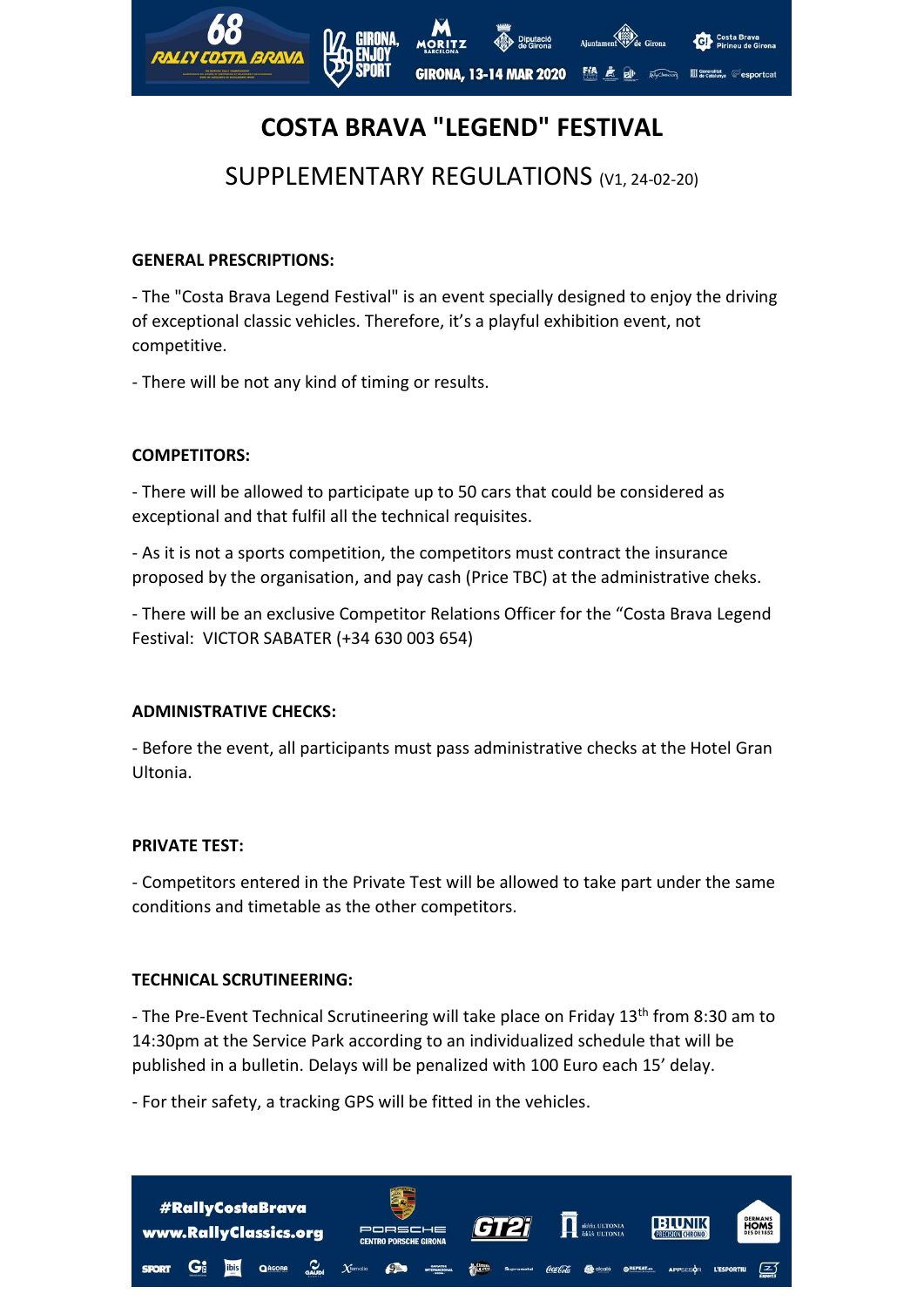

# **SERVICE PARK and PARC FERMÉ:**

- The Service Park of all the "Legend" competitors will be located in the same area than the other competitors of the rally, in Domeny.

- At least 15 minutes before the beginning of the event, the competitors should be present in the Parc Ferme located in the parking "La Copa", where the Time Cards will be distributed.

# **TIME CARD AND ITINERARY:**

- To maintain the right order within the event, vehicles must follow the itinerary provided in the Road Book. You must also use the time card and maintain the timings provided for the Time Controls.

- The itinerary of the "Costa Brava Legend Festival" has the same length as the other competitors of the rally: 9 Special Stages and 132 km closed to the normal traffic.

- Participants who are unduly delayed or without Time Card will be prevented from taking part in the Special Stages. In that case, they may re-join their original starting order in the next service park.

- The "Legend" cars will start after the last sporting car, and before the first regularity competitor. It is forbidden to overtake the competitive cars.

- The vehicles will take the start in the Special Stages with an interval of 30 seconds.

- For safety reasons, the order of passage between vehicles must be maintained. Overtaking is not allowed. Performing "donuts" or driving in the opposite direction is strictly forbidden.